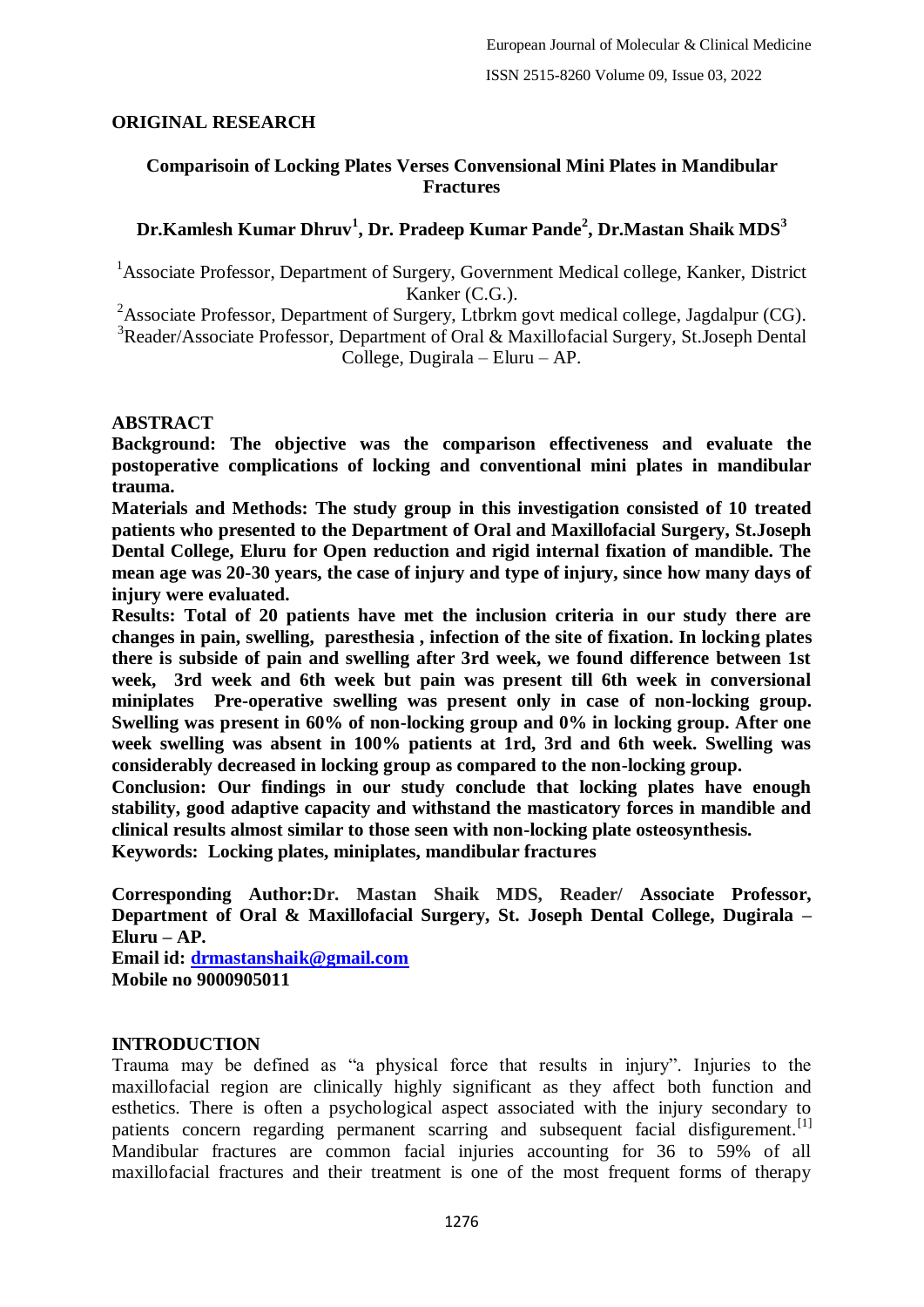provided by maxillofacial surgeons. The leading causes of mandibular fractures were motor vehicle accidents and assaults.<sup>[2-4]</sup>

## **Association of osteosynthesis (AO principles)**

The following guidelines for internal fixation based on the four basic principles formulated by AO in 1958.

- 1. Anatomic reduction: fracture reduction and fixation to restore normal anatomy
- 2. Stable fixation: fracture with relative or absolute stability as required by the patient's injury and type of fracture.
- 3. Preservation of blood supply: by gentle reduction and careful handling along with preservation of vascularity of soft tissue and the bone.
- 4. Early and active mobilization: rehabilitation of the injured part and the patient as a whole with early and safe mobilization

The screws, plate, and bone form a solid framework with higher stability than the traditional nonlocking plate screw system. Among the latest innovations, a major impetus to the field of maxillofacial trauma has been the introduction of locking plates/screws plating systems for the treatment of mandibular fractures. The basic concept for rigid fixation is absolute stability and there are a variety of techniques advocated to achieve this goal. Champy suggest that engaging a single cortex is sufficient for rigid osteosynthesis. Advantages of the locking system are the ease of plate adaptation, enhanced stability without transmitting excessive pressure to the underlying bone, leading to less impairment of blood supply.<sup>[5-7]</sup> Locking miniplates utilize double threaded screws, which lock to the bone and the plate, creating a miniinternal fixator. This results in a more rigid construction with less distortion of the fracture or osteotomy, less screw loosening and less interference with bone circulation since the plate is not too tightly pressed against the bone.<sup>[4]</sup> While the introduction of miniplates in the treatment of mandibular fractures led to a notable decrease in surgical soft tissue trauma and improved ease of handling, with sufficient stability and fixation of mandibular fractures, loosening of screws due to transmission of pressure to the underlying bone leads to loss of fracture stability and fixation failure. [7]

## **MATERIALS & METHODS**

This study comprised of 10 patients having mandibular fractures attending outpatient department of OMFS. They were randomly selected irrespective of cast, age and sex. Patient having mandibular fractures with pathological fracture comminuting, infection, continuity defect and trauma were taken. Informed consent was taken to participate in the study. The patients were divided in two groups consisting of 5 patients in each group. Surgery was performed under general anesthesia in the patients.

### **Result**

#### **Table 1: No Of patients and plates used**

| TWOTE IT THE OT PRESENTED WITH PIREOD WOOD. |                       |  |
|---------------------------------------------|-----------------------|--|
| <b>No Of Patients</b>                       | <b>Osteosynthesis</b> |  |
| Group A- 5 Patients                         | 2 - 2.5 MM LOCKING    |  |
| Group $B - 5$ Patients                      | 2-2.5 MM NON LOCKING  |  |

| Table 2: Group A & B Patients |
|-------------------------------|
|-------------------------------|

| Percentage of Swelling in Group A & B Weekly alanysis |                      |            |                  |  |  |
|-------------------------------------------------------|----------------------|------------|------------------|--|--|
| <b>Group A Patients</b>                               | <sup>1 st</sup> week | $3rd$ week | $6^{\circ}$ week |  |  |
|                                                       | 50%                  | 20%        | $0\%$            |  |  |
| <b>Group B Patients</b>                               | 70%                  | 20%        | $0\%$            |  |  |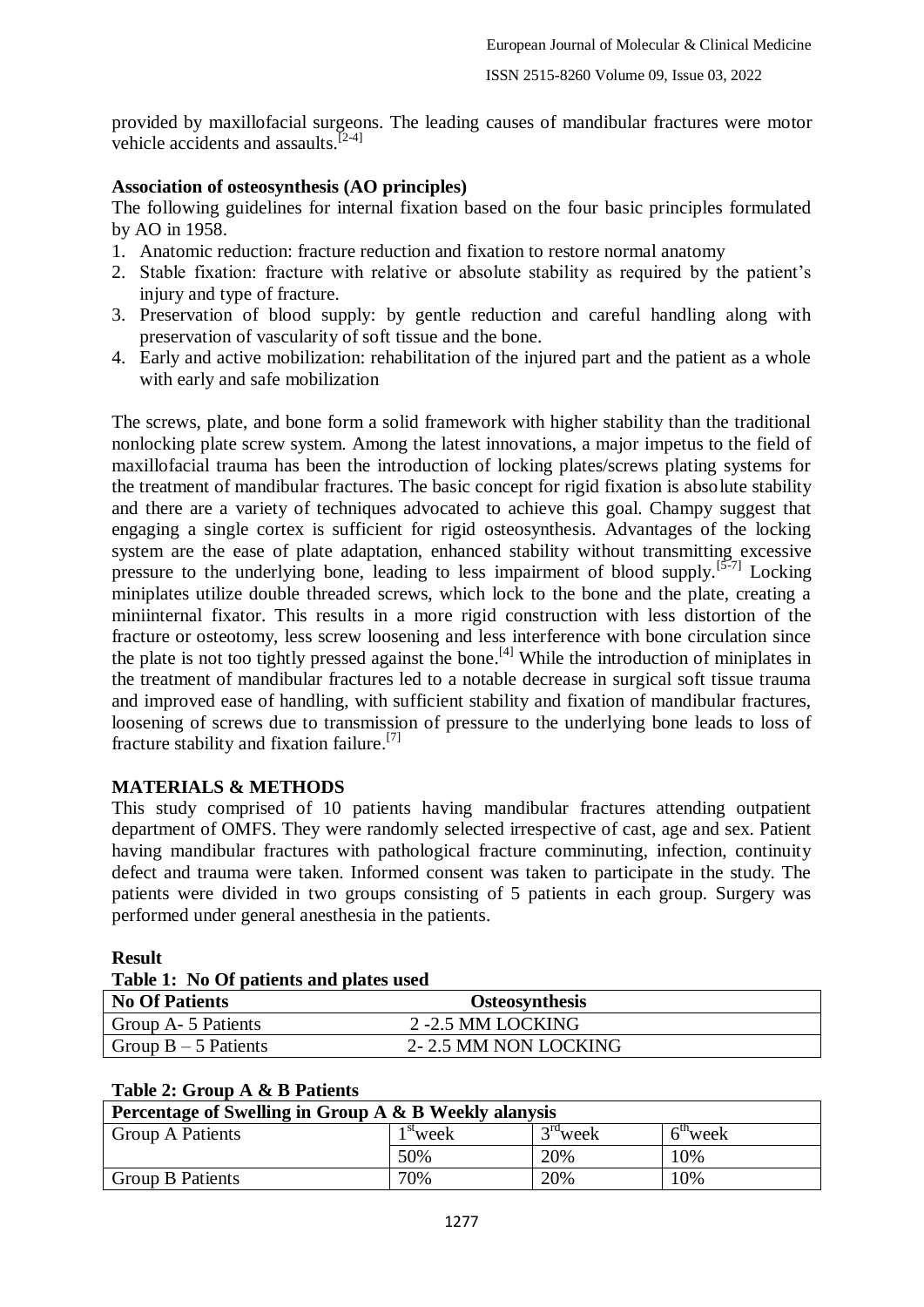| Percentage of Occlusion Function in Group A & B Weekly Analysis |         |         |          |  |  |
|-----------------------------------------------------------------|---------|---------|----------|--|--|
| <b>Group A Patients</b>                                         | 1stWeek | 3rdWeek | 6th Week |  |  |
|                                                                 | 100%    | 100%    | 100%     |  |  |
| <b>Group B Patients</b>                                         | 80%     | 90%     | 100%     |  |  |

#### **Table 3: percentage evaluation in both group A& B**

#### **Table 4: percentage analysis of infection**

| Percentage of Without Post-Operative Infection in Group A & B Weekly Analysis |            |            |            |  |
|-------------------------------------------------------------------------------|------------|------------|------------|--|
| <b>Group A Patients</b>                                                       | $1st$ week | $3rd$ week | $6th$ week |  |
|                                                                               | 100%       | 100%       | 100%       |  |
| <b>Group B Patients</b>                                                       | 100%       | 100%       | 100%       |  |

### **DISCUSSION**

Road traffic accident (85%) was the common cause of mandibular fractures in each group, followed by assault. Similar etiological factor was noted by Sadhwani and Anchlia,<sup>[8]</sup> who found that road traffic accidents were responsible for the majority of cases (57.14%) of mandible fractures. In addition, this finding was in accordance with the study by Bormann et al.<sup>[9]</sup> The factors contributing to this variation could be bad roads, poor implementation of traffic rules, and not using safety measures in developing countries. The mean operating time in minutes for locking plates was  $54.82$  (SD = 17.26). Whereas the mean operating time in minutes for 3D plates was 43.20 (SD = 5.37). Similar findings were noted by Feledy et al.<sup>[10]</sup>

One unique advantage of locking plate/screw system is that it is not necessary for the plate to have an intimate contact with underlying bone, making its adaptation easier than conventional plates.[11] Whereas, the conventional non locking system showed two cases of both mandibular as well as maxillary fractures, in which additional maxillomandibular fixation was required, Collins et al assessed the complication rate to be approximately 5% for both locking and non locking group after keeping the intermaxillary fixation for 4 weeks.<sup>[11]</sup> In mandibular fractures, postoperative occlusion disturbance was seen in only (20%) in each of the group B patients in  $1<sup>st</sup>$  week of period, with no functional disturbance, no case of occlusion disturbance was seen in locking group.

Advantages of locking system over non locking system reported in various biomechanical studies, our study did not show any statistical significant result between them, in both maxilla and mandible. Loosening of screws and plates are considered to be the main risk factors for increased rates of infection and complications. In locking group, pain decreases significantly at  $1<sup>ST</sup>$  week,  $3<sup>rd</sup>$  week,  $6<sup>th</sup>$  week from  $1<sup>st</sup>$  week and pain was absent after 3rd week. In nonlocking group, pain decreases significantly at  $1<sup>st</sup>$  week,  $3<sup>rd</sup>$  week and  $6<sup>th</sup>$  week from  $1<sup>st</sup>$ week but pain was present till 6<sup>th</sup>week. Pain was decreased significantly in locking system. Also swelling was decreased significantly in locking group.

### **CONCLUSION**

In our study we conclude that locking plates has demonstrated that treating of mandibular fractures has good results, no need for inter-maxillary fixation, and no need of postoperative occlusal correction, clinical parameters such as pain swelling and infections are less compared with convectional mini plates.